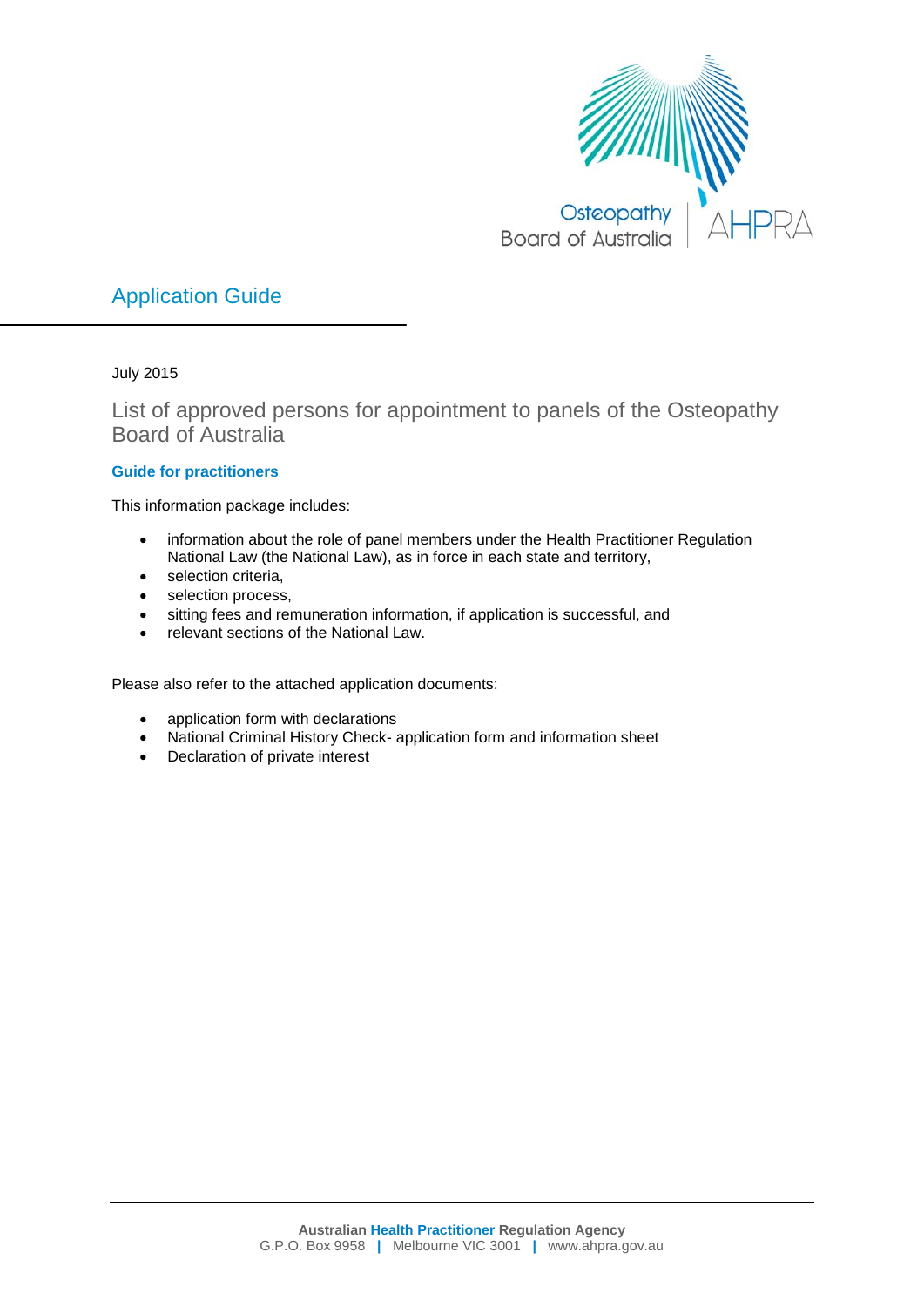## Information for potential candidates

## **Introduction**

The Osteopathy Board of Australia (the Board) seeks applications from general registered practitioners with a minimum of three years current and recent experience, interested in being included on a list of approved persons for potential appointments to health panels and performance and professional standards panels. The panels are established from time to time by the under the *Health Practitioner Regulation National Law*, as in force in each state or territory (the National Law).

Under the National Registration and Accreditation Scheme (the National Scheme), anyone with a concern about a health practitioner can make a notification to the Australian Health Practitioner Regulation Agency (AHPRA), which, if appropriate, instigates a process of investigation and further actions.

During the notifications process, the Board, working closely with the relevant state/territory health complaints entity (such as the Queensland Health Quality and Complaints Commission), may decide that the practitioner who is the subject of the notification needs to be referred to a panel.

In preparation for this the Board has a list of approved persons for appointment to panels who may be called on to be part of a health panel or performance and professional standards panel if required. The Board is now inviting interested persons to apply to be added to this list of approved persons for appointment to panels. Appointments to the list of approved persons for appointment to panels are for up to three years, with eligibility for re-appointment*.*

Under the National Law, panels must have a certain number of members from the relevant health practitioner profession and community members.

Recruitment in accordance with s183(2) of the National Law, to the extent practicable, will exclude individuals whose residence or principal place of practice is in a co-regulatory jurisdiction (i.e. NSW).

#### **The purpose of the panels**

The panels make independent decisions on the information before them, which may include reports and assessments about the health professional who is the subject of the notification and subsequent investigation.

A panel may make a number of decisions under the National Law, including dismissing the matter, imposing conditions on a health practitioner's registration, suspending the practitioner's registration, or, for a performance and professional standards panel, cautioning or reprimanding the practitioner.

#### **What is involved?**

If you are selected by the Board to be part of the list of approved persons for appointment to panels, you may or may not be called on to be part of a panel.

If you are called on to be part of a panel, you will be contacted by AHPRA staff who will explore your availability and check that you do not have a conflict of interest in relation to the particular matter. AHPRA staff will also provide advice about the location and timeframe of the panel hearing.

There is an expectation that approved panel members are available to potentially sit on at least five panel hearings per year, with no more than one panel per month. In addition to the hearing itself, each hearing would include approximately half to one day of preparation time to review the documentation supplied by the notifier, practitioner and the investigator.

#### **AHPRA**

AHPRA supports the National Boards in managing the registration and notifications for health practitioners and students across Australia.

AHPRA has a national office based in Melbourne and offices in every state and territory to support local boards and committees.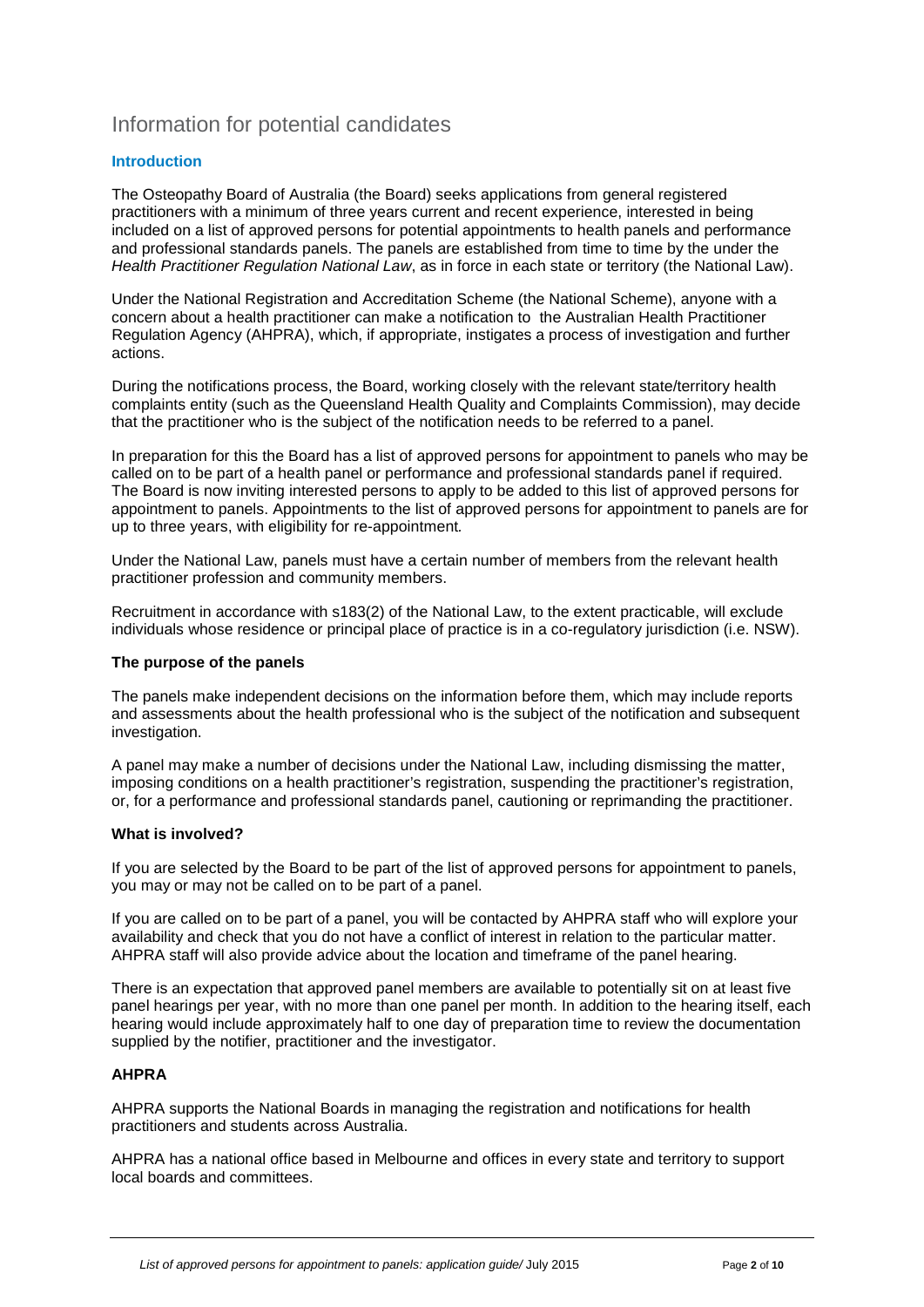## **National Boards**

The following 14 National Boards regulate the corresponding health professions under the National Law:

- Aboriginal and Torres Strait Islander Health Practice Board of Australia
- Chinese Medicine Board of Australia
- Chiropractic Board of Australia,
- Dental Board of Australia
- Medical Board of Australia
- Medical Radiation Practice Board of Australia
- Nursing and Midwifery Board of Australia
- Occupational Therapy Board of Australia
- Optometry Board of Australia
- Osteopathy Board of Australia
- Pharmacy Practice Board of Australia
- Physiotherapy Board of Australia
- Podiatry Board of Australia
- Psychology Board of Australia

#### **Panels**

The National Law provides for the establishment of health panels and performance and professional standards panels by National Boards where required to undertake hearings into specific health, performance or conduct matters. Such panels will consist of members chosen from a list of persons approved by National Boards. The relevant provisions of the National Law relating to panels are set out in Division 11 of Part 8 of the National Law. Relevant extracts are reproduced in this information package.

#### Health panels

Section 181 of the National Law provides for the establishment of health panels consisting of at least three members. At least one member must be a registered health practitioner in the relevant health profession for which the Board is established; at least one member must be a medical practitioner; and at least one member must never have been a registered health practitioner in the health profession for which the Board has been established. If possible, panel members must be chosen from the jurisdiction in which the matter the subject of the hearing occurred.

#### Performance and professional standards panels

Section 182 of the National Law provides for the establishment of performance and professional standards panels consisting of at least three members. At least half, but no more than two-thirds, of the members of the panel must be registered health practitioners in the health profession for which the Board is established; and at least one member must be a community member. If possible, panel members must be chosen from the jurisdiction in which the matter the subject of the hearing occurred.

#### List of approved persons for appointment to panels

Section 183 of the National Law provides for National Boards to appoint individuals to a list of persons approved to be appointed as members of panels.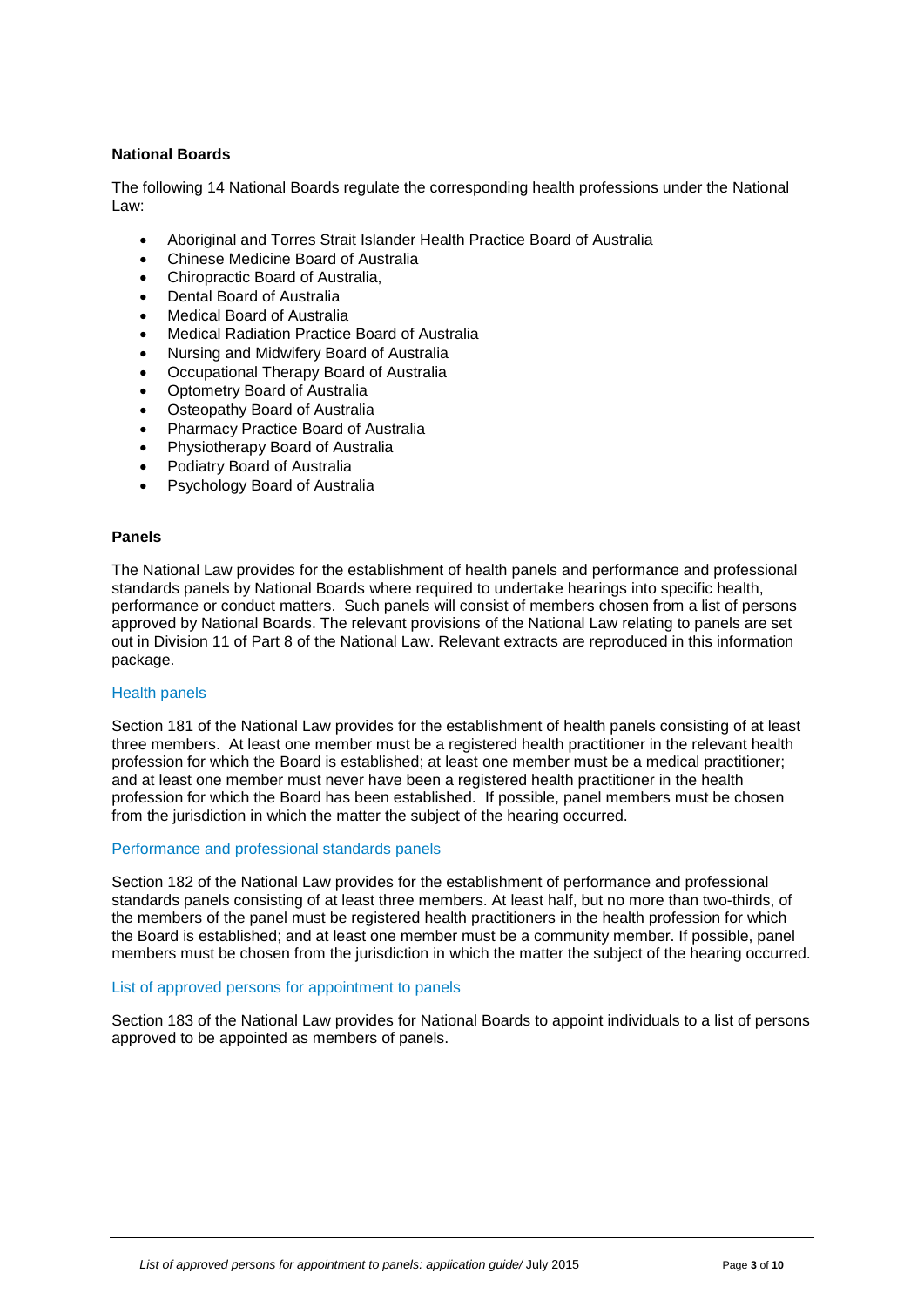## **Selection criteria**

In selecting candidates for appointment by the Board to a list of persons approved to be appointed as panel members, the criteria listed below may be taken into account:

- 1. a demonstrated high level of performance in a relevant field including, if applicable, in the relevant health profession. Demonstrated leadership, teamwork and/or management skills would be beneficial, and previous board, tribunal, panel hearings, committees and/or senior management experience would be an advantage
- 2. demonstrated integrity and a good reputation in the community is essential
- 3. capacity to demonstrate impartiality, open-mindedness, sound judgment, and fairness and a knowledge of, or an ability to acquire knowledge of, the rules of procedural fairness and natural justice
- 4. appreciation of the need for quality and consistency in decision-making
- 5. a clear understanding of the objectives, roles, duties and obligations of members of hearing panel lists
- 6. capacity to develop sound knowledge and understanding of legislation relevant to the National Board including the Health Practitioner Regulation National Law, as in force in each state and territory
- 7. an appreciation of appropriate standards of professional care and the role of health practitioner registration boards in protecting the public
- 8. an understanding of the health sector, broader health issues and how these relate to the health profession regulated by the National Board
- 9. interpersonal and communication skills including:
	- a. oral and written communication skills and effective interviewing and listening skills of a high order
	- b. highly developed analytical skills
	- c. ability to prepare high quality written decisions
	- d. ability to show respect, tact and empathy when dealing with the various people and issues involved in a panel hearing
	- e. ability to work effectively as a member of a multidisciplinary team
- 10. to the extent practicable, registered health practitioner applicants should not have their principal place of practice in a co-regulatory jurisdiction, or otherwise be individuals who live in a co-regulatory jurisdiction (ie. in NSW ) (Section 183 of the National Law).

A *health practitioner* must be a registered health medical radiation practitioner with a minimum of three years current and recent experience, having no relevant conditions on their registration, and of good standing in the health profession for which the National Board is established.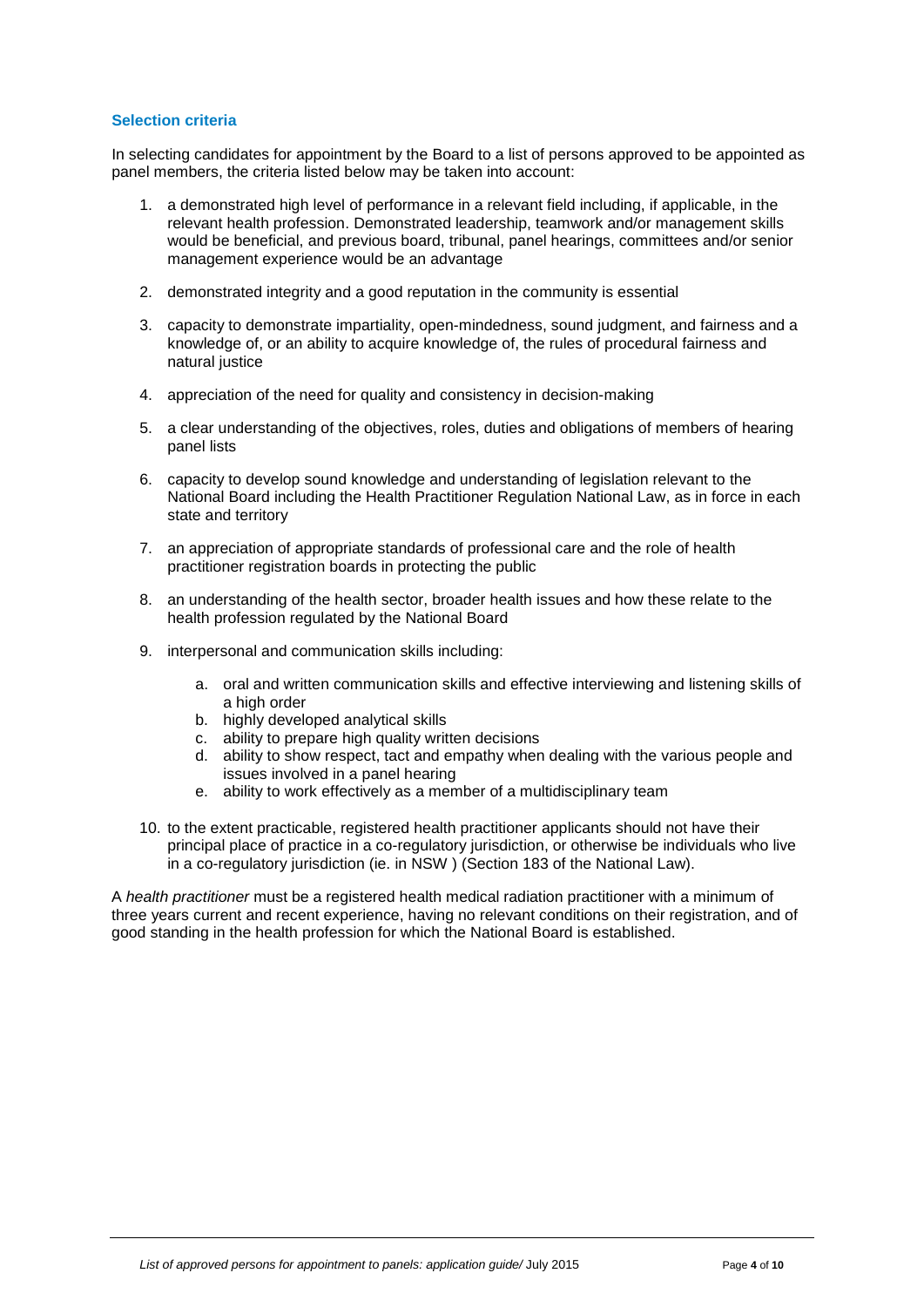## **Selection process**

Shortlisted applicants may be interviewed and assessed to ensure that they have the necessary qualifications, skills and experience for the position. Applicants are also required to provide information on whether they are current members of other government or statutory bodies.

Applicants will be required to provide proof of identity, and if shortlisted undergo probity checks, which include:

- a national criminal history check by CrimTrac
- an Australian Securities and Investments Commission disqualification register check, and
- a National Personal Insolvency Index check conducted through the Insolvency and Trustee Service Australia.

Where the panel member is a practitioner, a check of National Board records will be undertaken to ensure that the practitioner is of good standing.

#### **Referee reports**

Referee reports are an important part of the selection process and at least one report will be obtained for all shortlisted applicants. Shortlisted applicants are asked to nominate two to three referees who can support the application relevant to the key selection criteria and duties of the position.

#### **Sitting fees**

#### **Remuneration**

The rate for panel members is determined by the Australian Health Workforce Ministerial Council having regard to the remuneration generally applied to regulatory bodies with a substantial influence on the health industry.

The current 2014 remuneration (daily sitting fee) is detailed in the table below. The full day rate applies to all meetings and other assignments in excess of four hours in a day. The fees paid are assessable under the Income Tax Assessment Act 1997.

In addition to the attendance fee, panel members may be paid an additional fee for preparation or research as this represents an essential part of the task. It is payable at the same rate as the sitting fee outlined above.

Under the *Superannuation Guarantee (Administration) Act 1992* you are eligible to receive contributions at9.5% of your total annual remuneration to a superannuation fund of your choice, payable when you are paid more than \$450 in fees in a calendar month.

#### **Expenses**

Panel members are entitled to claim travel, accommodation and subsistence expenses incurred as part of participating on a panel. More information on allowances and the process of payments and claims will be provided if you are appointed.

#### **Remuneration for Health Panels and Professional Standards Panels**

| Role                | <b>Attendance</b><br>(Fee includes<br>preparation and up to<br>4 hours travel time) | <b>Extra travel time</b> |              |
|---------------------|-------------------------------------------------------------------------------------|--------------------------|--------------|
|                     | Daily sitting fee<br>(more than 4 hours in<br>a day)                                | Between 4-8<br>hours     | Over 8 hours |
| <b>Panel Member</b> | \$590                                                                               | \$295                    | \$590        |

For meetings that are less than 4 hours, half the daily fee is payable. In addition to the attendance fee, panel members may be paid an additional fee for preparation as this represents an essential part of the task. It is payable at the same rate as the sitting fees outlined above.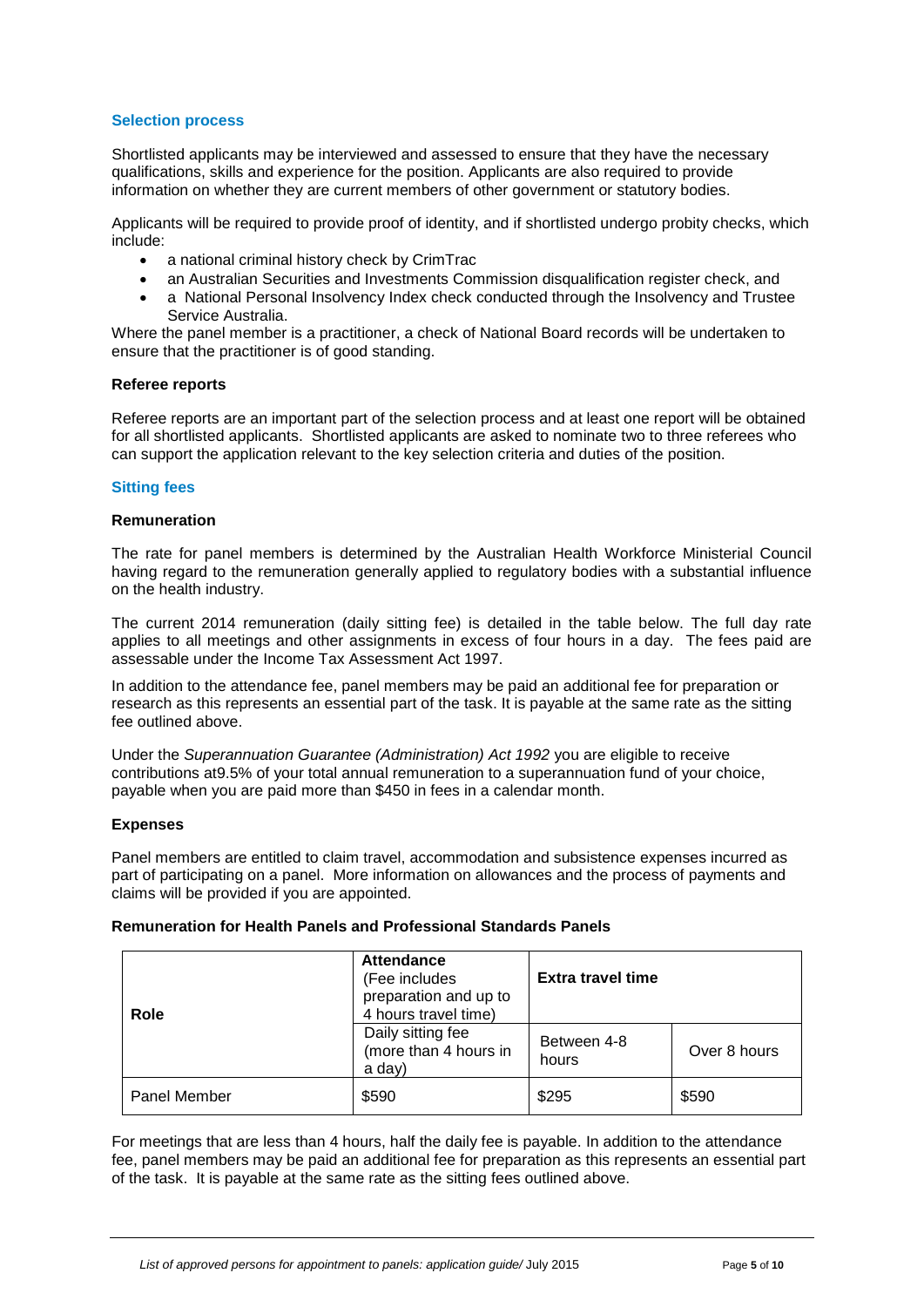#### **Relevant sections of the National Law**

#### **The Health Practitioner Regulation National Law**

#### Objectives and guiding principles

The objectives and guiding principles of the National Law are set out in section 3 of the National Law as follows:

- (1) The object of this Law is to establish a national registration and accreditation scheme for:
	- (a) the regulation of health practitioners; and
	- (b) the registration of students undertaking:
		- (i) programs of study that provide a qualification for registration in a health profession; or
		- (ii) clinical training in a health profession.
- (2) The objectives of the national registration and accreditation scheme are:
	- (a) to provide for the protection of the public by ensuring that only health practitioners who are suitably trained and qualified to practise in a competent and ethical manner are registered; and
	- (b) to facilitate workforce mobility across Australia by reducing the administrative burden for health practitioners wishing to move between participating jurisdictions or to practise in more than one participating jurisdiction; and
	- (c) to facilitate the provision of high quality education and training of health practitioners; and
	- (d) to facilitate the rigorous and responsive assessment of overseas-trained health practitioners; and
	- (e) to facilitate access to services provided by health practitioners in accordance with the public interest; and
	- (f) to enable the continuous development of a flexible, responsive and sustainable Australian health workforce and to enable innovation in the education of, and service delivery by, health practitioners.
- (3) The guiding principles of the national registration and accreditation scheme are as follows:
	- (a) the scheme is to operate in a transparent, accountable, efficient, effective and fair way;
		- (b) fees required to be paid under the scheme are to be reasonable having regard to the efficient and effective operation of the scheme;
		- (c) restrictions on the practice of a health profession are to be imposed under the scheme only if it is necessary to ensure health services are provided safely and are of an appropriate quality.

#### **Division 11 Panels**

#### 181 Establishment of health panel

- (1) A National Board may establish a health panel if—
	- (a) the Board reasonably believes, because of a notification or for any other reason, that a registered health practitioner or student has or may have an impairment; and
	- (b) the Board decides it is necessary or appropriate for the matter to be referred to a panel.
- (2) A health panel must consist of the following members chosen from a list referred to in section 183—
	- (a) at least one member who is a registered health practitioner in the health profession for which the Board is established;
	- (b) at least one member who is a medical practitioner with expertise relevant to the matter the subject of the hearing;
	- (c) at least one member who is not, and has not been, a registered health practitioner in the health profession for which the Board has been established.
- (3) In choosing members of the panel, the National Board must, if possible, choose a member from the jurisdiction in which the matter the subject of the hearing occurred.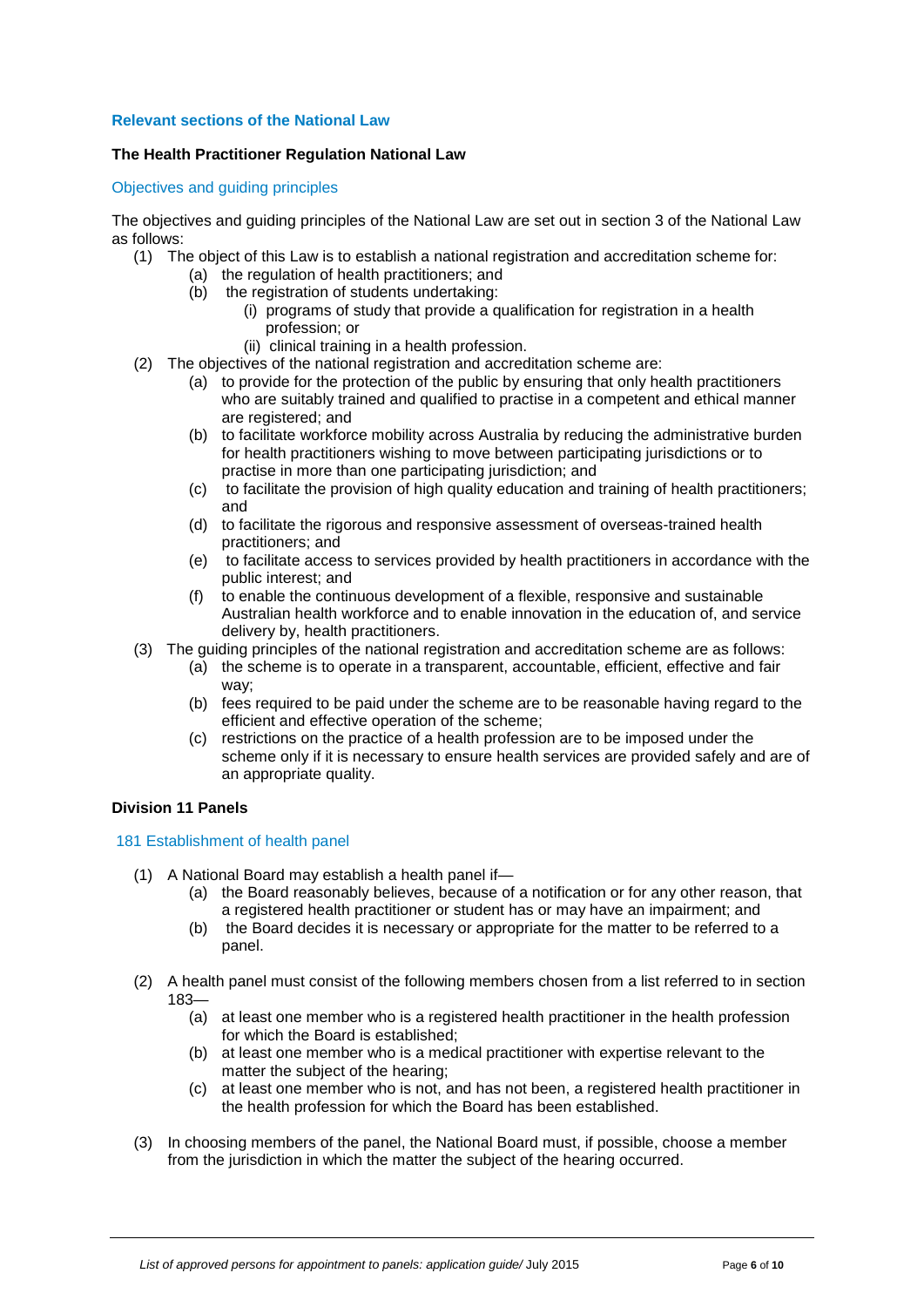- (4) No more than half of the members of the panel may be registered health practitioners in the health profession for which the Board is established.
- (5) However, if the registered health practitioner the subject of the hearing is a medical practitioner, a member of the panel referred to in subsection (2)(b) is not to be considered to be registered in the health profession for which the Board is established for the purposes of subsection (4).
- (6) A person cannot be appointed to the panel if the person has been involved in any proceedings relating to the matter the subject of the hearing by the panel.

#### 182 Establishment of performance and professional standards panel

- (1) A National Board may establish a performance and professional standards panel if—
	- (a) the Board reasonably believes, because of a notification or for any other reason, that—
		- (i) the way a registered health practitioner practises the health profession is or may be unsatisfactory; or
		- (ii) the registered health practitioner's professional conduct is or may be unsatisfactory; and
	- (b) the Board decides it is necessary or appropriate for the matter to be referred to a panel.
- (2) A performance and professional standards panel must consist of at least 3 members.
- (3) In choosing members of the panel, the National Board must, if possible, choose a member from the jurisdiction in which the matter the subject of the hearing occurred.
- (4) At least half, but no more than two-thirds, of the members of the panel must be persons who are registered health practitioners in the health profession for which the Board is established, and chosen from a list approved under section183.
- (5) At least one member must be a person who represents the community and chosen from a list approved under section 183.
- (6) A person may not be appointed to the panel if the person has been involved in any proceedings relating to the matter the subject of the hearing by the panel.

#### 183 List of approved persons for appointment to panels

- (1) A National Board may appoint individuals to a list of persons approved to be appointed as members of panels.
- (2) To the extent practicable, individuals appointed under subsection (1) should not—
	- (a) for registered health practitioners, be individuals whose principal place of practice is in a co-regulatory jurisdiction; or
	- (b) otherwise, be individuals who live in a co-regulatory jurisdiction.\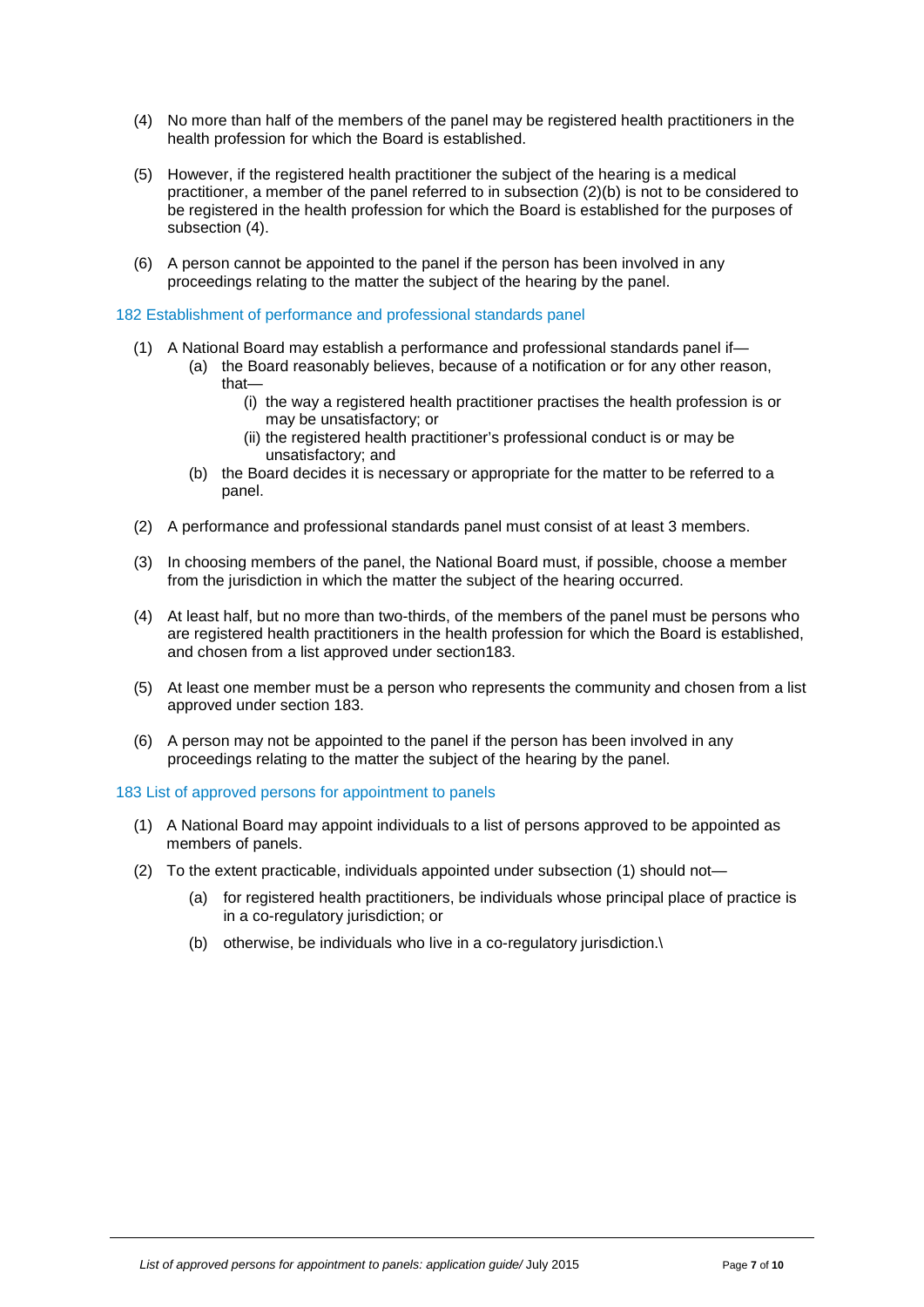#### 184 Notice to be given to registered health practitioner or student

- (1) A panel must give notice of its hearing of a matter to the registered health practitioner or student the subject of the hearing.
- (2) The notice must state—
	- (a) the day, time and place at which the hearing is to be held; and
	- (b) the nature of the hearing and the matters to be considered at the hearing; and
	- (c) that the registered health practitioner or student is required to attend the hearing; and
	- (d) that the registered health practitioner may be accompanied at the hearing by an Australian legal practitioner or other person; and
	- (e) that if the registered health practitioner or student fails to attend the hearing the hearing may continue, and the panel may make a decision, in the practitioner's or student's absence; and
	- (f) the types of decision the panel may make at the end of the hearing.

#### 185 Procedure of panel

- (1) Subject to this Division, a panel may decide its own procedures.
- (2) A panel is required to observe the principles of natural justice but is not bound by the rules of evidence.
- (3) A panel may have regard to—
	- (a) a report prepared by an assessor about the registered health practitioner or student; and
	- (b) any other information the panel considers relevant to the hearing of the matter.

#### 186 Legal representation

- (1) At a hearing of a panel, the registered health practitioner or student the subject of the hearing may be accompanied by an Australian legal practitioner or another person.
- (2) An Australian legal practitioner or other person accompanying the registered health practitioner or student may appear on behalf of the practitioner or student only with the leave of the panel.
- (3) The panel may grant leave for an Australian legal practitioner or other person to appear on behalf of the registered health practitioner or student only if the panel considers it appropriate in the particular circumstances of the hearing.

#### 187 Submission by notifier

If a matter the subject of a hearing before a panel relates to a notification, the notifier may, with the leave of the panel, make a submission to the panel about the matter.

#### 188 Panel may proceed in absence of registered health practitioner or student

At a hearing, a panel may proceed in the absence of the registered health practitioner or student the subject of the proceedings if the panel reasonably believes the practitioner or student has been given notice of the hearing.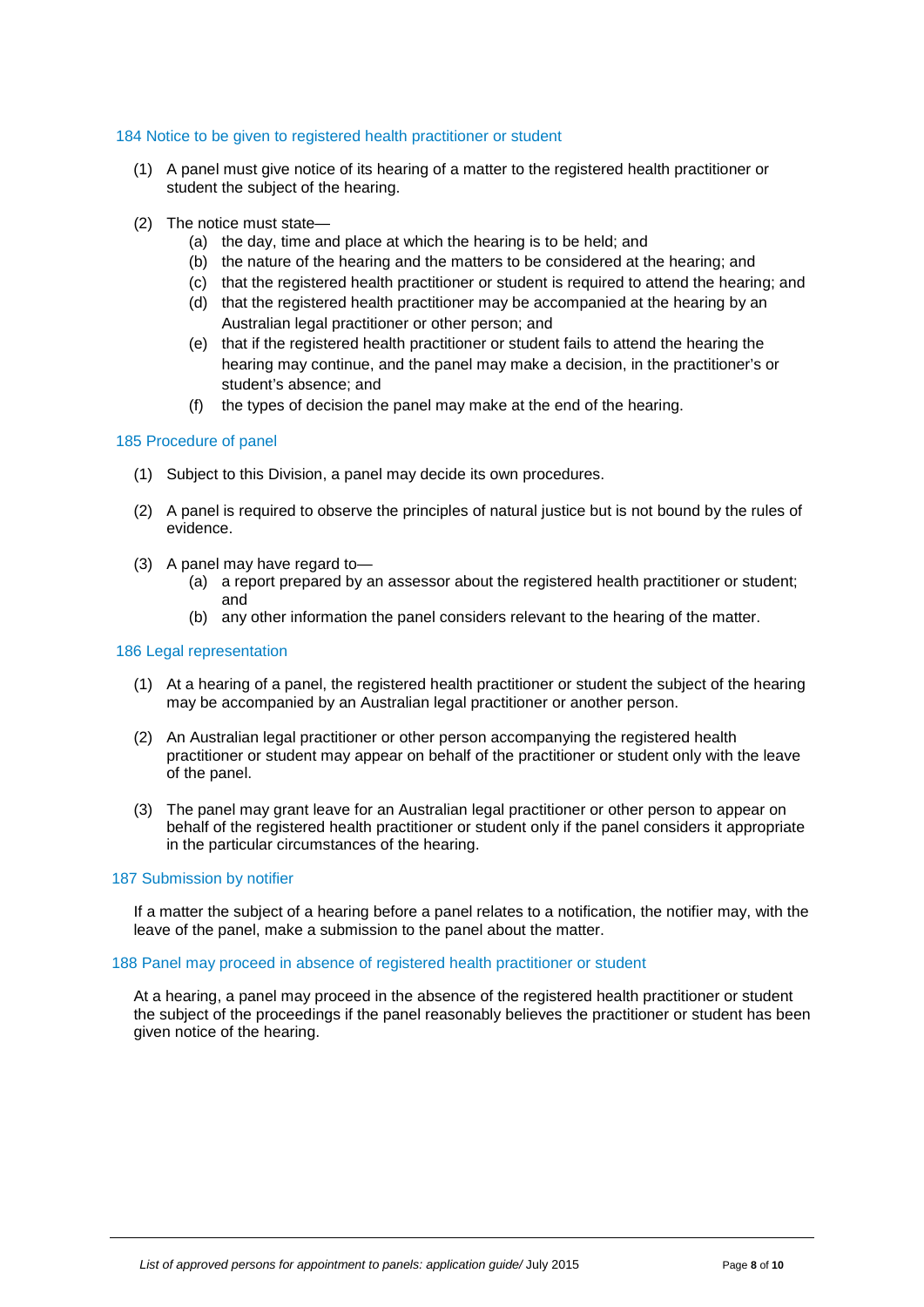#### 189 Hearing not open to the public

A hearing before a panel is not open to the public.

#### 190 Referral to responsible tribunal

A panel must stop hearing a matter and require the National Board that established the panel to refer the matter to a responsible tribunal under section 193 if, at any time—

- (a) the practitioner or student the subject of the hearing asks the panel for the matter to be referred to a responsible tribunal under section 193; or
- (b) if the subject of the hearing is a registered health practitioner—
	- (i) the panel reasonably believes the evidence demonstrates the practitioner may have behaved in a way that constitutes professional misconduct; or
	- (ii) the panel reasonably believes the evidence demonstrates the practitioner's registration may have been improperly obtained because the practitioner or someone else gave the Board information or a document that was false or misleading in a material particular.

#### 191 Decision of panel

- (1) After hearing a matter about a registered health practitioner, a panel may decide—
	- (a) the practitioner has no case to answer and no further action is to be taken in relation to the matter; or
	- (b) one or more of the following—
		- (i) the practitioner has behaved in a way that constitutes unsatisfactory professional performance;
		- (ii) the practitioner has behaved in a way that constitutes unprofessional conduct;
		- (iii) the practitioner has an impairment;
		- (iv) the matter must be referred to a responsible tribunal under section 193;
		- (v) the matter must be referred to another entity, including, for example, a health complaints entity, for investigation or other action.
- (2) After hearing a matter about a student, a health panel may decide—
	- (a) the student has an impairment; or
	- (b) the matter must be referred to another entity, including, for example, a health complaints entity, for investigation or other action; or
	- (c) the student has no case to answer and no further action is to be taken in relation to the matter.
- (3) If a panel decides a registered health practitioner or student has an impairment, or that a practitioner has behaved in a way that constitutes unsatisfactory professional performance or unprofessional conduct, the panel may decide to do one or more of the following—
	- (a) impose conditions on the practitioner's or student's registration, including, for example, in relation to a practitioner—
		- (i) a condition requiring the practitioner to complete specified further education or training within a specified period; or
		- (ii) a condition requiring the practitioner to undertake a specified period of supervised practice; or
		- (iii)a condition requiring the practitioner to do, or refrain from doing, something in connection with the practitioner's practice; or
		- (iv)a condition requiring the practitioner to manage the practitioner's practice in a specified way; or
		- (v) a condition requiring the practitioner to report to a specified person at specified times about the practitioner's practice; or
		- (vi)a condition requiring the practitioner not to employ, engage or recommend a specified person, or class of persons;
	- (b) for a health panel, suspend the practitioner's or student's registration;
	- (c) for a performance and professional standards panel, caution or reprimand the practitioner.